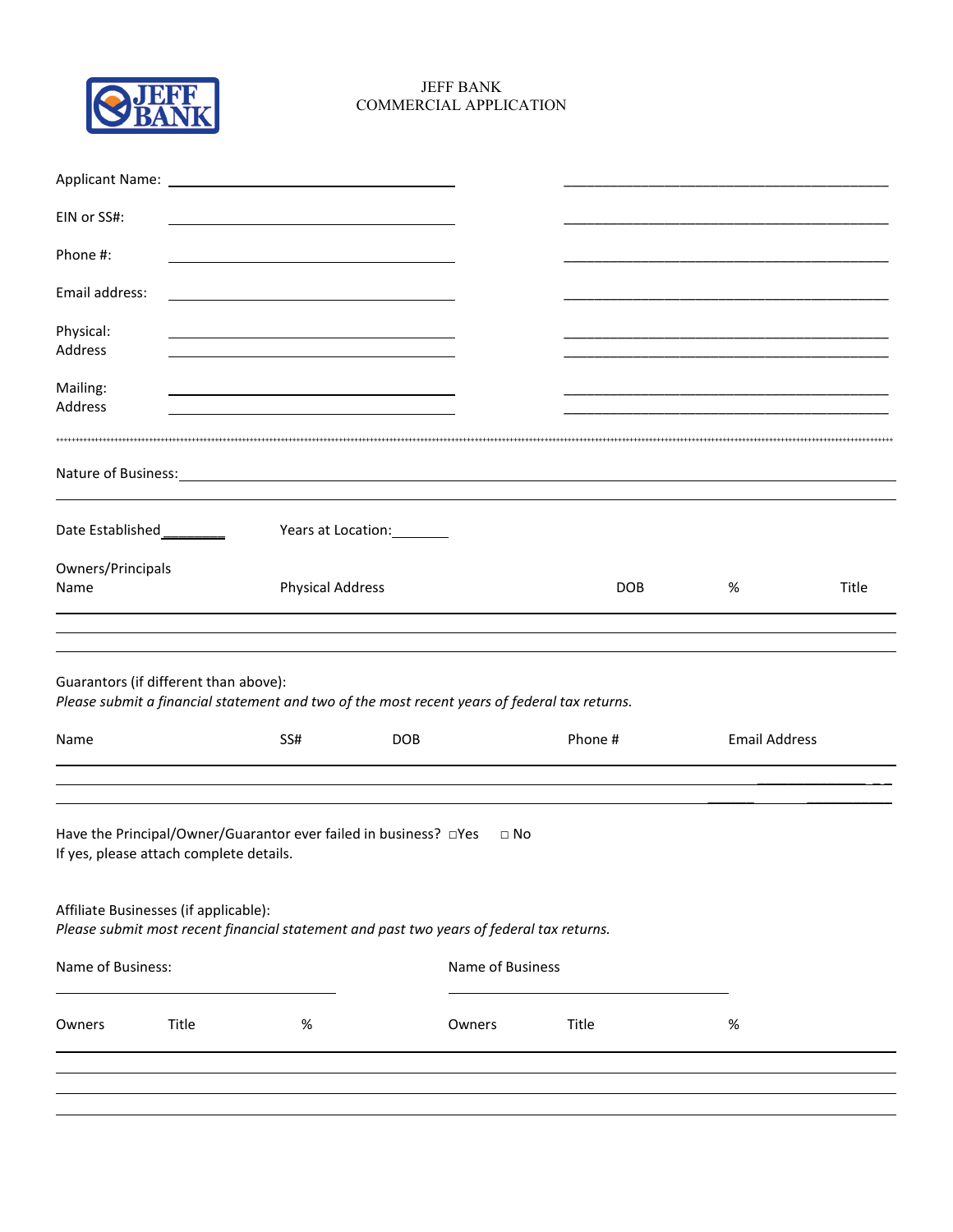| <b>Business Name:</b> Date: <b>Contained Business Name:</b> 2014                                                                                                                                                                   |                                                     |          |                                            |            |                |         |                     |
|------------------------------------------------------------------------------------------------------------------------------------------------------------------------------------------------------------------------------------|-----------------------------------------------------|----------|--------------------------------------------|------------|----------------|---------|---------------------|
| Indebtedness: Furnish the following information for all installment debts, contracts, notes, mortgages                                                                                                                             |                                                     |          |                                            |            |                |         |                     |
| payable, shareholder loans, related party loans, and inter-company loans for the business. Please do                                                                                                                               |                                                     |          |                                            |            |                |         |                     |
| not include accounts payable or accrued liabilities.                                                                                                                                                                               |                                                     |          |                                            |            |                |         |                     |
| Creditor                                                                                                                                                                                                                           | Applicant (A) or                                    | Interest | Maturity                                   | Original   | Present        | Monthly |                     |
| Name & Address                                                                                                                                                                                                                     | Guarantor (G)                                       | Rate     | Date                                       | Amount     | <b>Balance</b> | Payment | Collateral/Security |
|                                                                                                                                                                                                                                    |                                                     |          |                                            |            |                |         |                     |
|                                                                                                                                                                                                                                    |                                                     |          |                                            |            |                |         |                     |
|                                                                                                                                                                                                                                    |                                                     |          |                                            |            |                |         |                     |
|                                                                                                                                                                                                                                    |                                                     |          |                                            |            |                |         |                     |
|                                                                                                                                                                                                                                    |                                                     |          |                                            |            |                |         |                     |
|                                                                                                                                                                                                                                    |                                                     |          |                                            |            |                |         |                     |
|                                                                                                                                                                                                                                    |                                                     |          |                                            |            |                |         |                     |
|                                                                                                                                                                                                                                    |                                                     |          |                                            |            |                |         |                     |
|                                                                                                                                                                                                                                    |                                                     |          |                                            |            |                |         |                     |
|                                                                                                                                                                                                                                    |                                                     |          |                                            |            |                |         |                     |
|                                                                                                                                                                                                                                    |                                                     |          |                                            |            |                |         |                     |
|                                                                                                                                                                                                                                    |                                                     |          |                                            |            |                |         |                     |
|                                                                                                                                                                                                                                    |                                                     |          |                                            |            |                |         |                     |
|                                                                                                                                                                                                                                    |                                                     |          |                                            |            |                |         |                     |
|                                                                                                                                                                                                                                    |                                                     |          |                                            |            |                |         |                     |
|                                                                                                                                                                                                                                    |                                                     |          |                                            |            |                |         |                     |
| Fixed • Variable<br>$\Box$ Equal monthly principal payments of $\Diamond$ _____________each plus accrued interest.<br>Purpose of Loan: North Commission and Commission and Commission and Commission and Commission and Commission | ■ Equal Installments of P & I over _________ months |          |                                            | □On Demand |                |         |                     |
| Collateral:                                                                                                                                                                                                                        |                                                     |          |                                            |            |                |         |                     |
|                                                                                                                                                                                                                                    |                                                     |          |                                            |            |                |         |                     |
|                                                                                                                                                                                                                                    |                                                     |          |                                            |            |                |         |                     |
|                                                                                                                                                                                                                                    |                                                     |          |                                            |            |                |         |                     |
|                                                                                                                                                                                                                                    |                                                     |          | <b>EQUAL CREDIT OPPORTUNITY ACT NOTICE</b> |            |                |         |                     |
| The Federal Equal Credit Opportunity Act prohibits creditors from discriminating against credit applications on the basis of race,                                                                                                 |                                                     |          |                                            |            |                |         |                     |
| color, religion, national origin, sex, marital status, age (provided the applicant has the capacity to enter into a binding contact):                                                                                              |                                                     |          |                                            |            |                |         |                     |
| because all or part of the applicant's income derives from any public assistance program; or because the applicant has in good faith                                                                                               |                                                     |          |                                            |            |                |         |                     |
| exercised any right under the Consumer Credit Protection Act. The Federal agency that administers compliance with this law                                                                                                         |                                                     |          |                                            |            |                |         |                     |
| concerning this creditor is:<br>FDIC Consumer Response Center                                                                                                                                                                      |                                                     |          |                                            |            |                |         |                     |
| 1100 Walnut Street                                                                                                                                                                                                                 |                                                     |          |                                            |            |                |         |                     |
| <b>Box 11</b>                                                                                                                                                                                                                      |                                                     |          |                                            |            |                |         |                     |
| Kansas City, MO 64106                                                                                                                                                                                                              |                                                     |          |                                            |            |                |         |                     |
|                                                                                                                                                                                                                                    |                                                     |          |                                            |            |                |         |                     |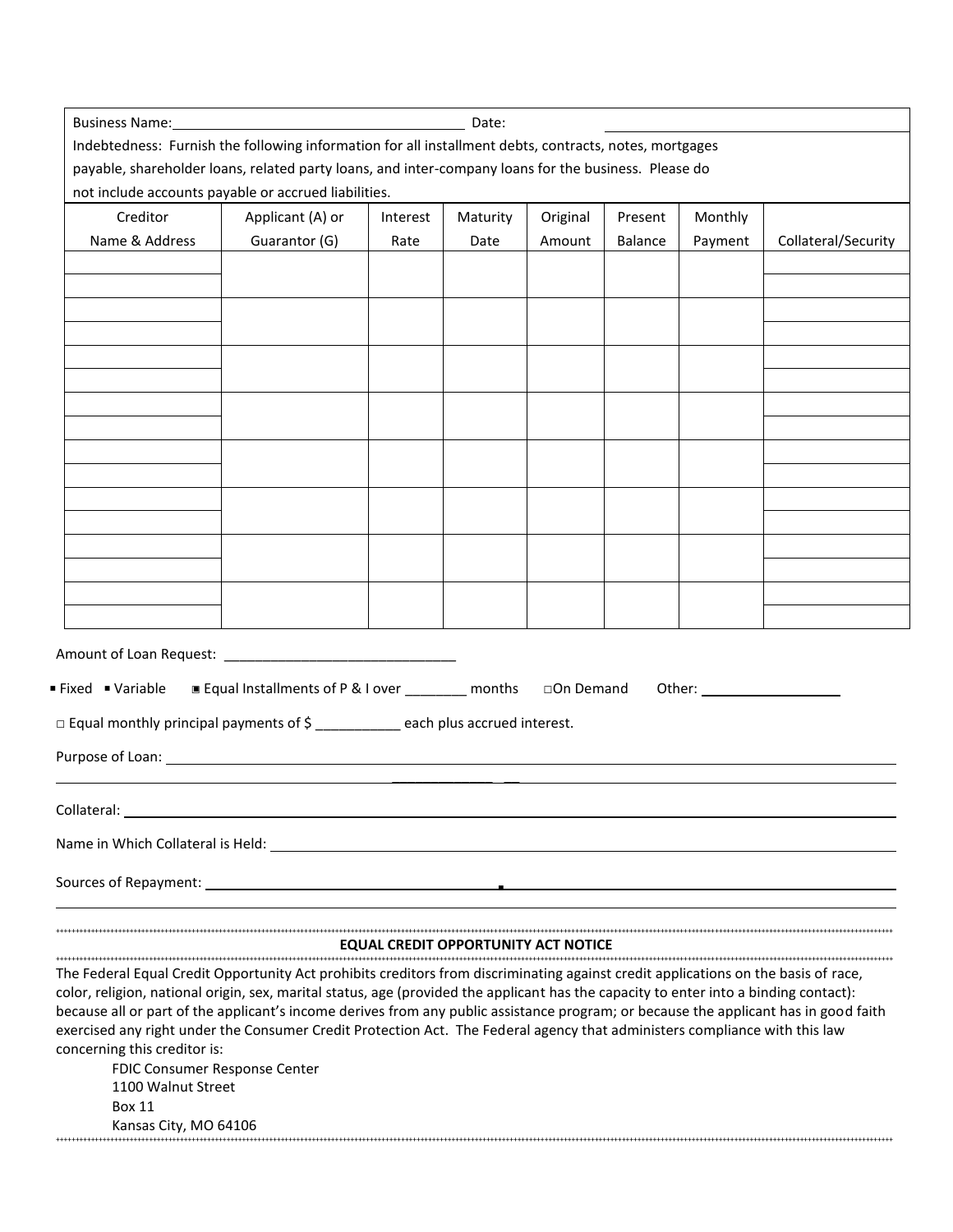## ++++++++++++++++++++++++++++++++++++++++++++++++++++++++++++++++++++++++++++++++++++++++++++++++++++++++++++++++++++++++++++++++++++++++++++++++++++++++++++++++++++++++++++++++++++++++++++++++++++++++++++++++++++++++ **RIGHT TO REQUEST SPECIFIC REASONS FOR DENIAL**

++++++++++++++++++++++++++++++++++++++++++++++++++++++++++++++++++++++++++++++++++++++++++++++++++++++++++++++++++++++++++++++++++++++++++++++++++++++++++++++++++++++++++++++++++++++++++++++++++++++++++++++++++++++++ If your application for business credit is denied, you have the right to a written statement of the specific reasons for denial. To obtain the statement, please contact:

Jeff Bank 4864 State Route 52 PO Box 398 Attn: Loan Origination Jeffersonville, NY 12748

 30 days of receiving your request for the statement. Within 60 days from the date you are notified of our decision. We will send you a written statement of reasons for the denial within ++++++++++++++++++++++++++++++++++++++++++++++++++++++++++++++++++++++++++++++++++++++++++++++++++++++++++++++++++++++++++++++++++++++++++++++++++++++++++++++++++++++++++++++++++++++++++++++++++++++++++++++++++++++++

**Notice of Intent to Apply for Individual or Joint Credit ++++++++++++++++++++++++++++++++++++++++++++++++++++++++++++++++++++++++++++++++++++++++++++++++++++++++++++++++++++++++++++++++++++++++++++++++++++++++++++++++++++++++++++++++++++++++++++++++++++++++++++++++++++++++**  Please check next to the appropriate box and initial and date below the appropriate box: ++++++++++++++++++++++++++++++++++++++++++++++++++++++++++++++++++++++++++++++++++++++++++++++++++++++++++++++++++++++++++++++++++++++++++++++++++++++++++++++++++++++++++++++++++++++++++++++++++++++++++++++++++++++++

 $\Box$  You are applying for credit as an individual guarantor/borrower and are relying on your own income or assets and not the income or assets of another person as basis for repayment of the credit requested.

## (Initial and Date)

 $\overline{\phantom{a}}$ 

□ You are applying for credit as joint guarantors/borrowers with another person and therefore information regarding both guarantors/borrowers will be utilized as the basis for repayment of the credit requested.

| (Initial and Date)                                   | (Initial and Date)                                                                                                             | (Initial and Date) | (Initial and Date) |  |  |  |  |  |  |  |
|------------------------------------------------------|--------------------------------------------------------------------------------------------------------------------------------|--------------------|--------------------|--|--|--|--|--|--|--|
| <b>AUTHORIZATION TO FILE UCC FINANCING STATEMENT</b> |                                                                                                                                |                    |                    |  |  |  |  |  |  |  |
|                                                      | By signing this application, you authorize lender to file a financing statement (Form UCC-1) naming the Borrower as debtor and |                    |                    |  |  |  |  |  |  |  |
|                                                      | covering the personal property described above as collateral.                                                                  |                    |                    |  |  |  |  |  |  |  |

All Principals, Officers, or Guarantors named on this Application must also sign below. By signing, each of you authorize and instruct any person or consumer reporting agency to compile and furnish to us any information it may have or obtain in response to our credit inquiries. You agree that such information shall remain our property whether or not the credit is extended. You declare that all information set forth in this Application is a true representation of the facts and is made by you for the purpose of inducing us to extend the credit requested. Any willful misrepresentation on this Application could result in criminal action.

We may request a consumer report on each Principal, Officer, or Guarantor signing below in connection with this Application and subsequent consumer reports in connection with updating, renewing or extending the requested credit. Upon your written request, we will provide the name and address of the consumer agency furnishing such a report to us, if any.

X

Date of Application

Name of Firm

Name of Firm

By: X By:

X\_\_\_\_\_\_\_\_\_\_\_\_\_\_\_\_\_\_\_\_\_\_\_\_\_\_\_\_ Principal/Officer/Guarantor:

> RECEIVED RECEIVED BY MAIL Date: *For Lender Use*

X\_\_\_\_\_\_\_\_\_\_\_\_\_\_\_\_\_\_\_\_\_\_\_\_\_\_\_\_

Principal/Officer/Guarantor: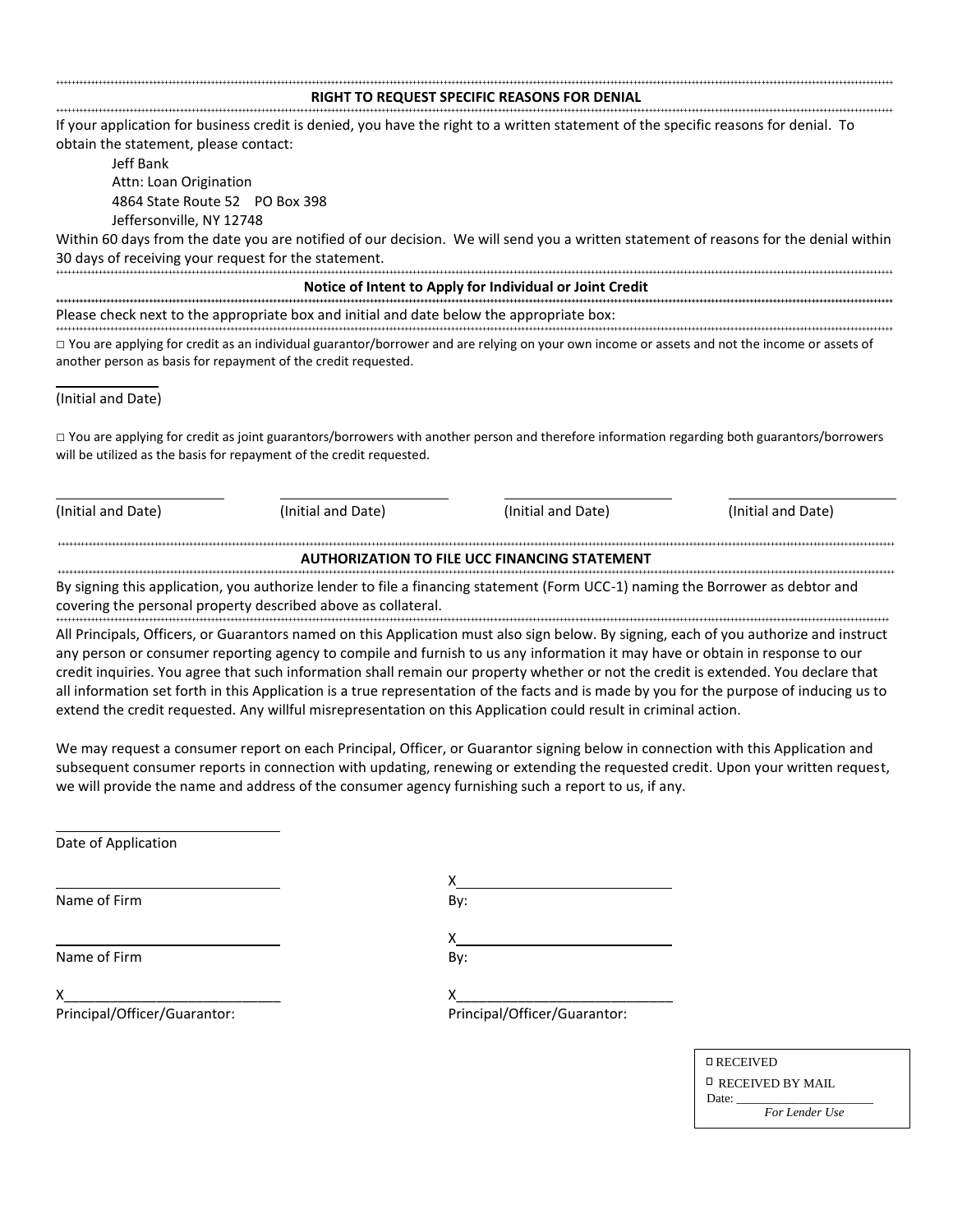

## Personal Financial Statement

**CREDITOR: Main Office** P. O. Box 398 Jeffersonville, New York 12748 845-482-4000 www.jeffbank.com

|                                                                                                                                                                                            |                                                  |                                                                                                                                    |                                                |                                                                                                  |                | 845-482-4000<br>www.jeffbank.com          |          |             |  |  |  |  |
|--------------------------------------------------------------------------------------------------------------------------------------------------------------------------------------------|--------------------------------------------------|------------------------------------------------------------------------------------------------------------------------------------|------------------------------------------------|--------------------------------------------------------------------------------------------------|----------------|-------------------------------------------|----------|-------------|--|--|--|--|
|                                                                                                                                                                                            | <b>Individually</b><br><b>PLEASE CHECK ONE**</b> |                                                                                                                                    |                                                |                                                                                                  | <b>Jointly</b> |                                           |          |             |  |  |  |  |
| **This statement and any supporting schedules may be completed jointly by both married or unmarried individuals if a majority of their assets and liabilities are jointly held so that the |                                                  | statement can be meaningfully and fairly presented on a combined basis; otherwise, separate statements and schedules are required. |                                                |                                                                                                  |                |                                           |          |             |  |  |  |  |
| <b>APPLICANT/GUARANTOR</b>                                                                                                                                                                 |                                                  |                                                                                                                                    |                                                |                                                                                                  |                | JOINT APPLICANT/GUARANTOR (If Applicable) |          |             |  |  |  |  |
| Name:                                                                                                                                                                                      |                                                  |                                                                                                                                    |                                                | Name:                                                                                            |                |                                           |          |             |  |  |  |  |
| Address:                                                                                                                                                                                   |                                                  |                                                                                                                                    |                                                | Address:                                                                                         |                |                                           |          |             |  |  |  |  |
|                                                                                                                                                                                            |                                                  |                                                                                                                                    |                                                |                                                                                                  |                |                                           |          |             |  |  |  |  |
| Social Security #:                                                                                                                                                                         |                                                  |                                                                                                                                    |                                                | Social Security #:                                                                               |                |                                           |          |             |  |  |  |  |
| Date of Birth:                                                                                                                                                                             |                                                  |                                                                                                                                    |                                                | Date of Birth:                                                                                   |                |                                           |          |             |  |  |  |  |
| Telephone:                                                                                                                                                                                 |                                                  |                                                                                                                                    |                                                | Telephone:                                                                                       |                |                                           |          |             |  |  |  |  |
| E-mail:                                                                                                                                                                                    |                                                  |                                                                                                                                    |                                                | E-mail:                                                                                          |                |                                           |          |             |  |  |  |  |
| Employer:                                                                                                                                                                                  |                                                  |                                                                                                                                    |                                                | Employer:                                                                                        |                |                                           |          |             |  |  |  |  |
|                                                                                                                                                                                            |                                                  |                                                                                                                                    |                                                |                                                                                                  |                |                                           |          |             |  |  |  |  |
|                                                                                                                                                                                            | <b>Assets</b>                                    |                                                                                                                                    |                                                | <b>Credit Card Balances</b>                                                                      |                | <b>Liabilities</b>                        |          |             |  |  |  |  |
| Cash on Hand and in Banks<br>Marketable Securities                                                                                                                                         |                                                  | Sched. A<br>\$<br>Sched. B<br>\$                                                                                                   |                                                | <b>Unpaid Taxes</b>                                                                              |                |                                           | \$<br>\$ |             |  |  |  |  |
| Cash Value of Life Insurance                                                                                                                                                               |                                                  | Sched. C<br>\$                                                                                                                     |                                                |                                                                                                  |                |                                           |          |             |  |  |  |  |
|                                                                                                                                                                                            | I. Total Liquid Assets: \$                       |                                                                                                                                    |                                                | Loans Secured by Bank Accounts<br>Sched. A<br>S.<br>Loans Secured by Marketable Securities<br>\$ |                |                                           |          |             |  |  |  |  |
| <b>Retirement Funds</b>                                                                                                                                                                    |                                                  | Sched. D<br>\$                                                                                                                     |                                                | Sched. B.<br>Loans on Life Insurance<br>Sched. C<br>S                                            |                |                                           |          |             |  |  |  |  |
| Vehicles, Personal Property, Etc.                                                                                                                                                          |                                                  | Sched. E<br>S                                                                                                                      |                                                | Vehicles, Personal Property, Etc.<br>Sched. E<br>S                                               |                |                                           |          |             |  |  |  |  |
| <b>Real Estate Owned</b>                                                                                                                                                                   |                                                  | Sched. F<br>\$                                                                                                                     |                                                | Sched. F<br>Mortgages<br>\$                                                                      |                |                                           |          |             |  |  |  |  |
| Other Assets: _                                                                                                                                                                            |                                                  |                                                                                                                                    |                                                | Notes Payable to Banks/Others<br>Sched. G                                                        |                |                                           |          |             |  |  |  |  |
|                                                                                                                                                                                            | <b>II. Total Fixed Assets: \$</b>                |                                                                                                                                    |                                                | IV. Total Liabilities: \$                                                                        |                |                                           |          |             |  |  |  |  |
|                                                                                                                                                                                            | III. Total Assets (I+II): \$                     |                                                                                                                                    |                                                |                                                                                                  |                | V. Net Worth (III - IV): \$               |          |             |  |  |  |  |
|                                                                                                                                                                                            | <b>Personal Information</b>                      |                                                                                                                                    |                                                |                                                                                                  |                | <b>Contingent Liabilities</b>             |          |             |  |  |  |  |
| Are any assets pledged other than described below?                                                                                                                                         |                                                  | No<br>Yes                                                                                                                          |                                                | As Co-Signor or Guarantor<br>\$<br>No<br>Yes                                                     |                |                                           |          |             |  |  |  |  |
| Explain:                                                                                                                                                                                   |                                                  |                                                                                                                                    |                                                | Explain:                                                                                         |                |                                           |          |             |  |  |  |  |
| Are You a Party to Any Lawsuits or Legal Actions?                                                                                                                                          |                                                  | No<br>Yes                                                                                                                          | On Lease or Contract<br>\$<br>Yes<br><b>No</b> |                                                                                                  |                |                                           |          |             |  |  |  |  |
| Explain:                                                                                                                                                                                   |                                                  |                                                                                                                                    |                                                | Explain:                                                                                         |                |                                           |          |             |  |  |  |  |
| Have you declared Bankruptcy in the last 10 years?                                                                                                                                         |                                                  | No.<br>Yes                                                                                                                         |                                                | $\overline{\phantom{a}}$ No<br>\$<br>Provision for Income Tax<br>Yes                             |                |                                           |          |             |  |  |  |  |
| Explain:                                                                                                                                                                                   |                                                  |                                                                                                                                    | Explain:                                       |                                                                                                  |                |                                           |          |             |  |  |  |  |
| Are you a partner or officer in any other ventures?                                                                                                                                        |                                                  | <b>No</b><br>Yes                                                                                                                   |                                                | Other<br>$\overline{\phantom{a}}$ No<br>Yes  <br>\$                                              |                |                                           |          |             |  |  |  |  |
| Explain:                                                                                                                                                                                   |                                                  |                                                                                                                                    |                                                | Explain:                                                                                         |                |                                           |          |             |  |  |  |  |
|                                                                                                                                                                                            |                                                  | Schedule A - Cash on Hand and in Banks (Indicate your Ownership %)                                                                 |                                                |                                                                                                  |                |                                           |          |             |  |  |  |  |
| Name of Bank                                                                                                                                                                               |                                                  | Type of Account                                                                                                                    |                                                | <b>Account Owner</b>                                                                             | %              | Balance                                   |          | Loan Amount |  |  |  |  |
|                                                                                                                                                                                            |                                                  |                                                                                                                                    |                                                |                                                                                                  |                |                                           |          |             |  |  |  |  |
|                                                                                                                                                                                            |                                                  |                                                                                                                                    |                                                |                                                                                                  |                |                                           |          |             |  |  |  |  |
|                                                                                                                                                                                            |                                                  |                                                                                                                                    |                                                |                                                                                                  |                |                                           |          |             |  |  |  |  |
|                                                                                                                                                                                            |                                                  |                                                                                                                                    |                                                |                                                                                                  |                |                                           |          |             |  |  |  |  |
| Provide Signed Itemization for Additional Items                                                                                                                                            |                                                  | Schedule B - Marketable Securities (Indicate your Ownership %)                                                                     |                                                | <b>Sub-Totals</b>                                                                                |                | Ι\$                                       | \$       |             |  |  |  |  |
| Description (e.g. Name & # of Shares)                                                                                                                                                      |                                                  | Owner                                                                                                                              | %                                              | Cost                                                                                             |                | Market Value                              |          | Loan Amount |  |  |  |  |
|                                                                                                                                                                                            |                                                  |                                                                                                                                    |                                                |                                                                                                  |                |                                           |          |             |  |  |  |  |
|                                                                                                                                                                                            |                                                  |                                                                                                                                    |                                                |                                                                                                  |                |                                           |          |             |  |  |  |  |

**Sub-Totals \$ \$ \$**